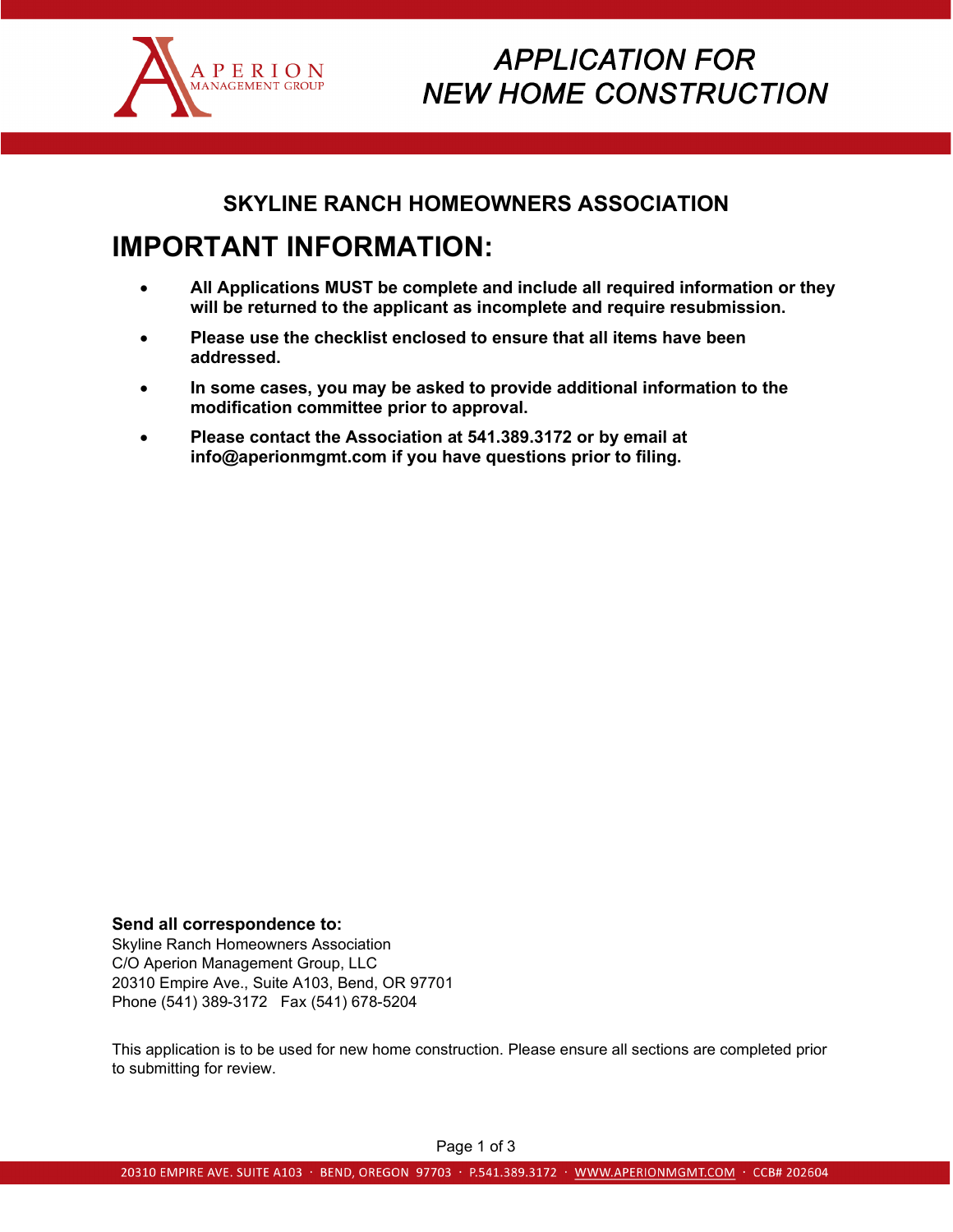In accordance with the Association's documents and Architectural Review Procedures and Guidelines.

| Owner:            | Date:     |
|-------------------|-----------|
| Property Address: | Lot $#$ : |
| Phone:            |           |
| Email:            |           |

### ☐ **PRELIMNARY REVIEW**

- $\Box$  Site Plan (Drawn to scale)
- ☐ Exterior elevations (Drawn to scale)
- $\Box$  8.5x11 reduction of drawings

#### ☐ **FINAL REVIEW**

 $\Box$  Site Plan: 1 copy - drawing scale at 1" = 10' to include all items noted in section 1.5.4 of the design guidelines.

 $\Box$  Exterior Elevations: 1 copy, drawing scale at  $\frac{1}{4}$ " = 1' to include all items noted in section 1.5.4 of the design guidelines.

- $\Box$  Floor Plan(s): 1 copy drawing scale at  $\frac{1}{4}$ " = 1'; including graphic scale.
- □ Site Plan and all four Exterior Elevations: 1 copy each reduced to 8  $\frac{1}{2}$ " x 11" format.

 $\Box$  Digital File: Digital files (PDF format) of all required documents, including drawings and the application.

 $\Box$  String Layout: A string layout of the footprint of the house, driveway and on-site parking locations shall be completed at the time of application. All corners of the lot must also be accurately staked at the time the string layout is completed.

#### ☐ **LANDSCAPE**

A lot layout showing the location of the proposed significant additions or alterations to the landscaping and mature tree installation is required with this application. Included species of plants, location and mature size.

Please note: Large trees may be deemed a nuisance and vision/view blocker to adjoining neighbors when they are full grown. You may be requested to notify your neighbors affected by the proposed installation for their approval.

Page 2 of 3